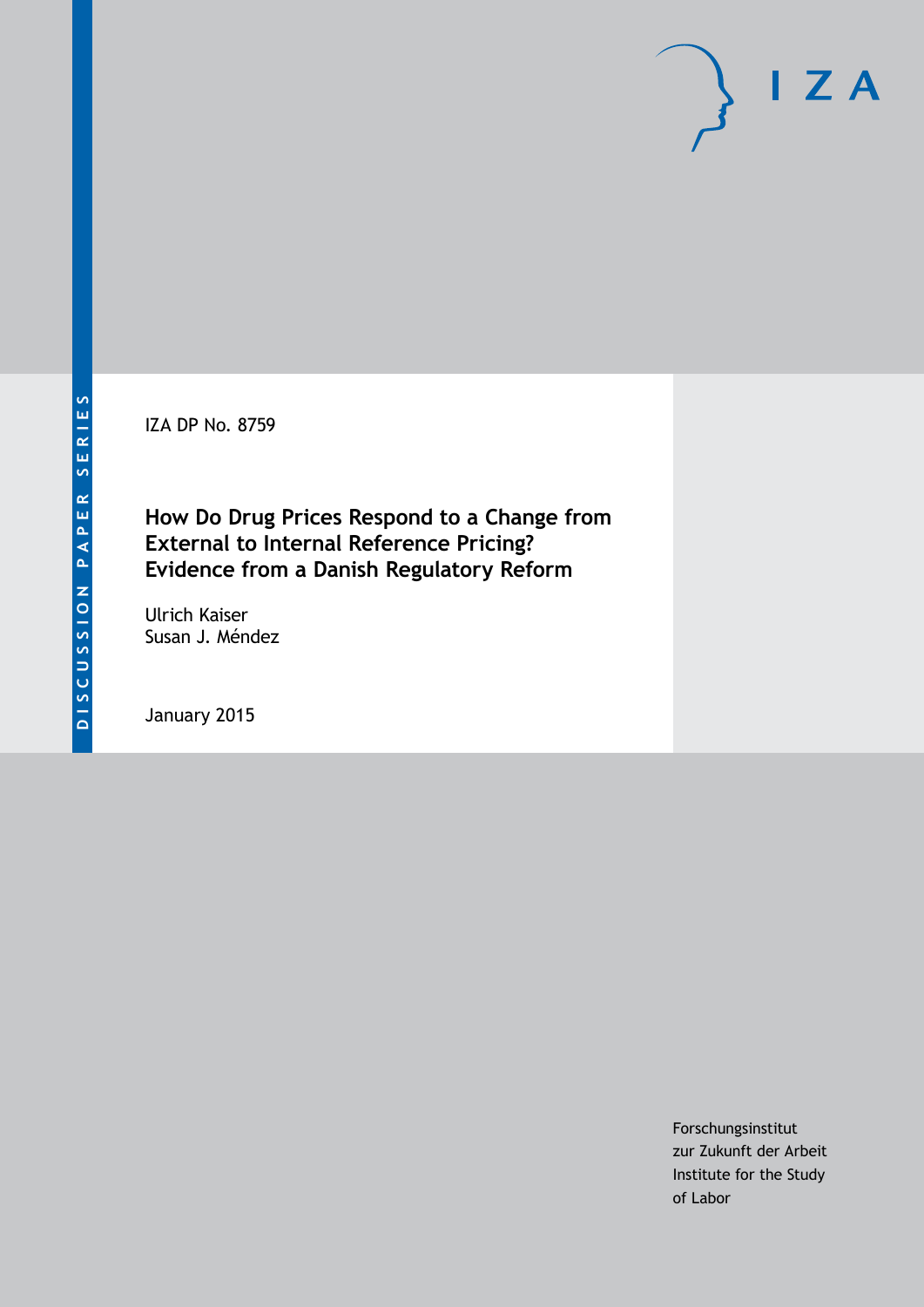# **How Do Drug Prices Respond to a Change from External to Internal Reference Pricing? Evidence from a Danish Regulatory Reform**

### **Ulrich Kaiser**

*University of Zurich, Copenhagen Business School, ZEW and IZA*

## **Susan J. Méndez**

*Melbourne Institute, University of Melbourne*

#### Discussion Paper No. 8759 January 2015

IZA

P.O. Box 7240 53072 Bonn Germany

Phone: +49-228-3894-0 Fax: +49-228-3894-180 E-mail: [iza@iza.org](mailto:iza@iza.org)

Any opinions expressed here are those of the author(s) and not those of IZA. Research published in this series may include views on policy, but the institute itself takes no institutional policy positions. The IZA research network is committed to the IZA Guiding Principles of Research Integrity.

The Institute for the Study of Labor (IZA) in Bonn is a local and virtual international research center and a place of communication between science, politics and business. IZA is an independent nonprofit organization supported by Deutsche Post Foundation. The center is associated with the University of Bonn and offers a stimulating research environment through its international network, workshops and conferences, data service, project support, research visits and doctoral program. IZA engages in (i) original and internationally competitive research in all fields of labor economics, (ii) development of policy concepts, and (iii) dissemination of research results and concepts to the interested public.

<span id="page-1-0"></span>IZA Discussion Papers often represent preliminary work and are circulated to encourage discussion. Citation of such a paper should account for its provisional character. A revised version may be available directly from the author.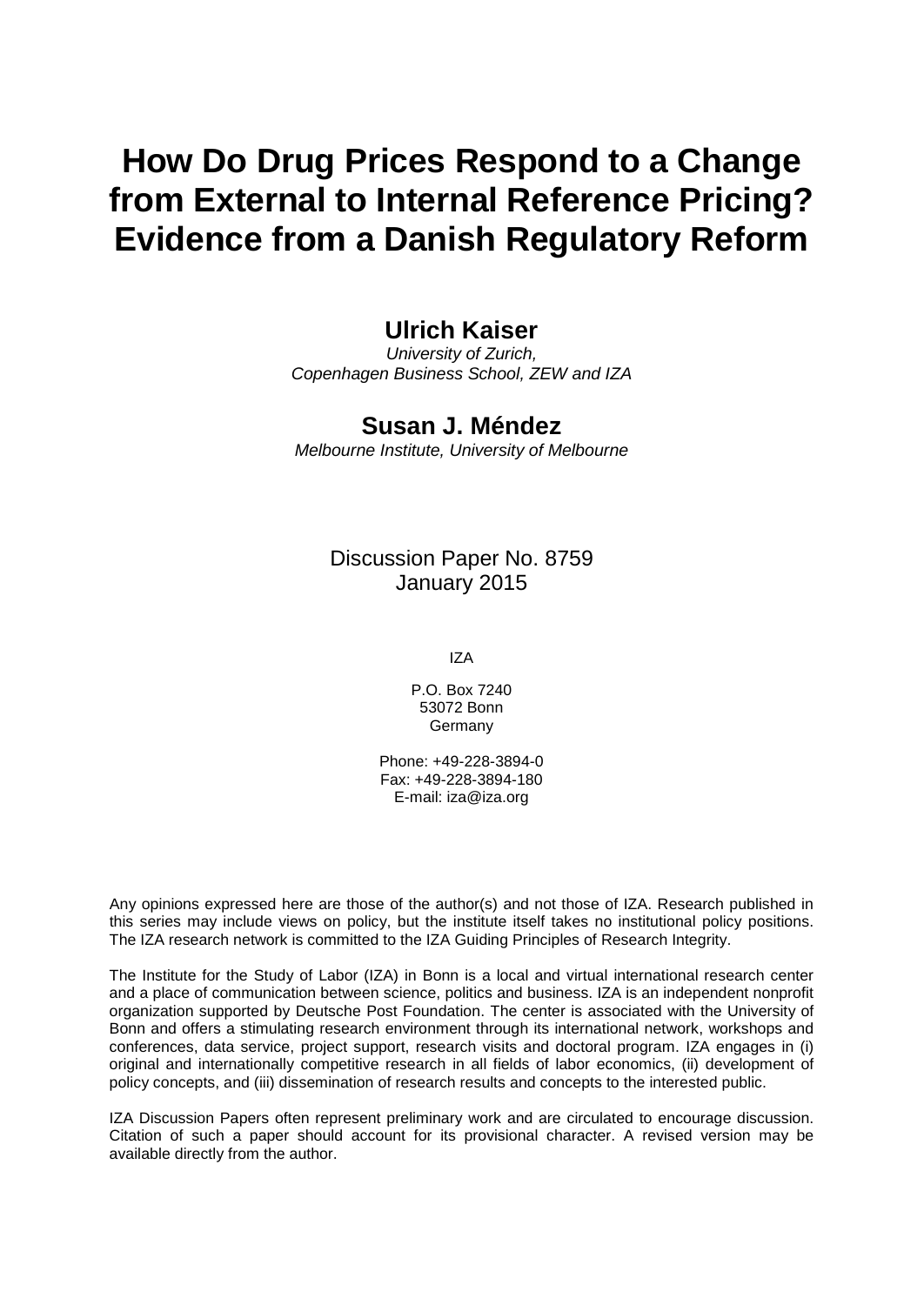IZA Discussion Paper No. 8759 January 2015

# **ABSTRACT**

### **How Do Drug Prices Respond to a Change from External to Internal Reference Pricing? Evidence from a Danish Regulatory Reform[\\*](#page-1-0)**

We study the effects of a change in the way patient reimbursements are calculated on the prices of pharmaceuticals using quasi-experimental data for Denmark which switched from external (where reimbursements are based on prices of similar products in foreign countries) to internal reference pricing (where they are based on the cheapest domestic substitute). We analyze three therapeutic classes with different treatment durations and show that the reform led to substantial price decreases for our lifelong treatment and to less substantial price reductions for our medium duration treatment while we do not find significant effects on our acute treatment. Moreover, the reform did only affect generics and did not impact original products or parallel imports.

#### **NON-TECHNICAL SUMMARY**

While it is widely accepted that reference price systems, where the amount of patient reimbursements for pharmaceuticals products is determined by a reference price, lead to price reductions and a decrease in health care expenditures, little is known about the design of such systems. A particularly important question is whether the reference price should be "externally" determined (via prices of similar products in other countries) or whether it should be "internally" determined by the price of the cheapest substitute.

We study the effect of a switch from external to internal reference pricing in Denmark that took place in April 2005. Our central finding is that there is a statistically and economically significant price decrease for anti-cholesterols only. For anti-ulcerants, which are taken for up to six months, we find statistically significant but economically much smaller effects. For antibiotics, which are prescribed for a few days only, there is no statistically significant effect at all. These finding highlight that for such a reform to matter, patients need to be experienced consumers and to be well informed about their substitution possibilities.

JEL Classification: I18, C23

Keywords: pharmaceutical markets, regulation, reference pricing, treatment duration

Corresponding author:

Ulrich Kaiser University of Zurich Department of Business Administration Plattenstr. 14, 8032 Zurich **Switzerland** E-mail: [ulrich.kaiser@business.uzh.ch](mailto:ulrich.kaiser@business.uzh.ch)

We thank Hannes Ullrich and seminar participants at the University of Melbourne and the 36th. Annual Australian Health Economics Society Conference 2014 for helpful comments. Financial support from the Swiss National Science Foundation (grants 100018-135257 and PBZHP1-143346) is gratefully acknowledged.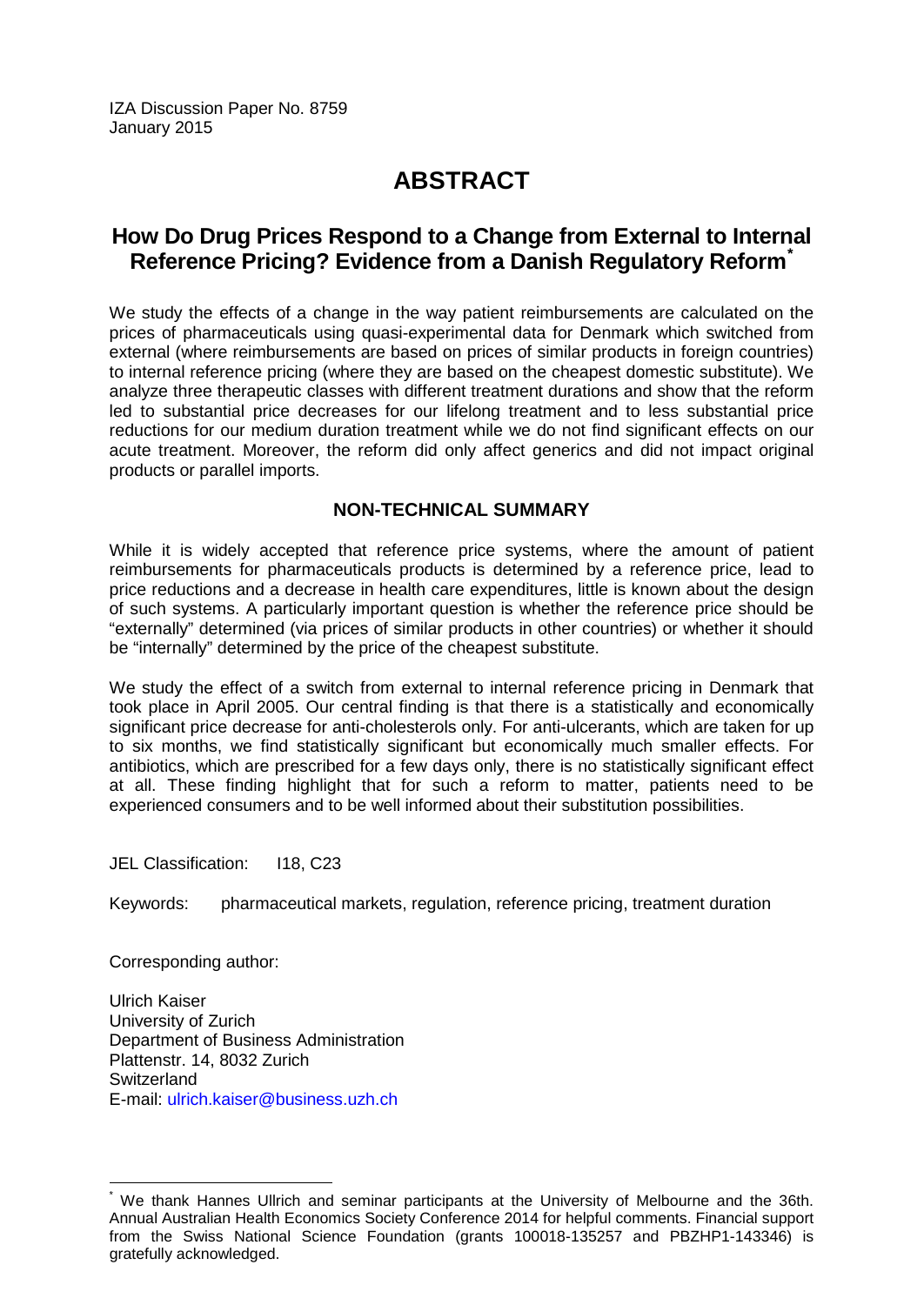# 1 Introduction

The use of reference pricing systems to calculate patients' reimbursement for prescription drugs constitutes a worldwide embraced tool to curb medical expenses (Berndt and Dubois 2012; Espín et al. 2011; López-Casasnovas and Puig-Junoy 2000). These systems aim at benefiting patients who prefer cheaper products over more expensive ones, thus targeting patients' price sensitivity and inducing competitive pressure on firms.

There exists a large body of empirical evidence that shows that such systems indeed are effective in curtailing drug prices (Aronsson et al. 2001; Brekke et al. 2007, 2009, 2011; Danzon and Liu 1998; Kanavos et al. 2008; Pavcnik 2002; Puig-Junoy 2007). Much less is known, however, about the consequences of the design of such systems on prices. One particularly important design feature is whether an internal or an external reference price system is used. Our paper studies the effects of a switch from external reference pricing to internal reference pricing that was implemented in Denmark in April 2005. Before the reform, the reference price was calculated as the average price of similar products in other European countries. After the reform, the reference price is set equal to the cheapest domestic price of a substitute product. The reform affected all prescription drugs in Denmark, independent of their patent status.

We empirically study the reform effects using a comprehensive panel set that covers three therapeutic markets over the time period 2003 to 2006. There are two main mechanisms through which the reform should drive down prices. First, it should create incentives for patients to buy the cheapest product within a set of substitutes since they else need to pay the full price difference out of their own pockets.<sup>1</sup> Second, before the reform, prices tended to cluster at the European average level since the external reference pricing system did not provide any incentives to set domestic prices below that level.

We speculate that the effects of the reform on prices vary with (i) the duration of a patients' medical condition, (ii) the type of the drug producer and (iii) the competitive situation. Regarding the duration of treatment, we separetely consider anti-cholesterol drugs that are taken lifelong, antiulcerants that are taken between six weeks and six months and antibiotics whose treatments only lasts a few days. Our prior is that patients with more

<sup>&</sup>lt;sup>1</sup>This argument is formalized by Brekke et al.  $(2009, 2011)$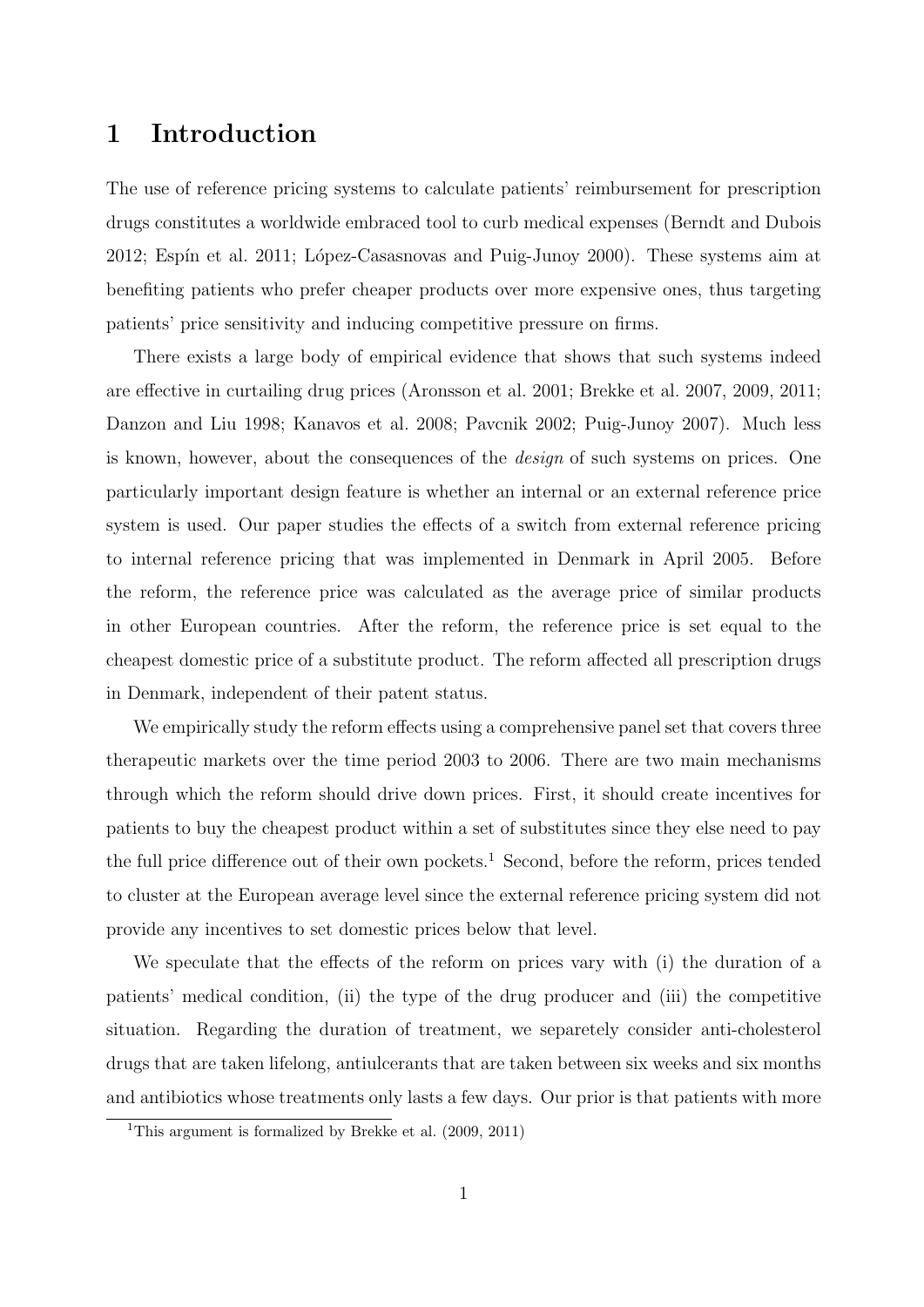chronic conditions are more price sensitive than patients with an acute condition. Apart from a chronic condition being associated with higher total expenditures, patients in longer treatments are likely to be more experienced and better informed about their substitution options and the (perceived) quality of the products. Regarding the type of producer, we differentiate original producers, generic producers and parallel importers.<sup>2</sup> Previous studies have found that original producers keep their prices high and are able to retain substantial market shares despite the rise of competition, e.g. after patent expiration. This behavior has been attributed to heterogeneity in consumer price sensitivity and brandloyalty generated by first-mover advantages (Caves et al. 1991; Frank and Salkever 1997; Grabowski and Vernon 1992). Since our reform targets consumers' price sensitivity, we expect that the switch from external to internal reference pricing affects generics prices more than originals.<sup>3</sup> Regarding market competition we, similarly to the seminal work of Pavcnik (2002) who studies a switch from price cap to external reference pricing in Germany, allow the reform effects to vary with product market competition. In the limiting case of a monopoly, the own price constitutes the reference price and producers are hence not affected by competition or external reference prices. By contrast, if competition within the set of substitutes is intense, each competitor has incentives to lower prices in order to secure market shares. We therefore expect the reform effects to be stronger in markets with more available substitutes.

Apart from Pavcnik (2002), whose findings suggest that producers substantially reduced prices after the German reform, other relevant work includes Brekke et al. (2009, 2011) as well as Kaiser et al. (2014). Like Pavcnik (2002), Brekke et al. (2009, 2011) study a switch from price cap to reference price regulation in Norway, showing that the reform effectively

<sup>2</sup>Original producers engage in R&D using intellectual property rights to protect their innovations. Generic firms produce drugs that are bioequivalent copies of original products and may only legally enter the market after the respective patents have expired. Parallel importers do not engage in manufacturing and instead buy products in low-price countries, repackage, relabel, and resell them in high-price countries. Parallel importing is legal within the European Union and in Denmark it is permitted for both on-patent and off-patent pharmaceuticals. Méndez (2014) offers a thorough analysis of the market for parallel imports in Denmark.

<sup>&</sup>lt;sup>3</sup>In addition, we expect parallel imports to react more similarly to originals than compared to generics since a substantially higher share of parallel imported products are originals.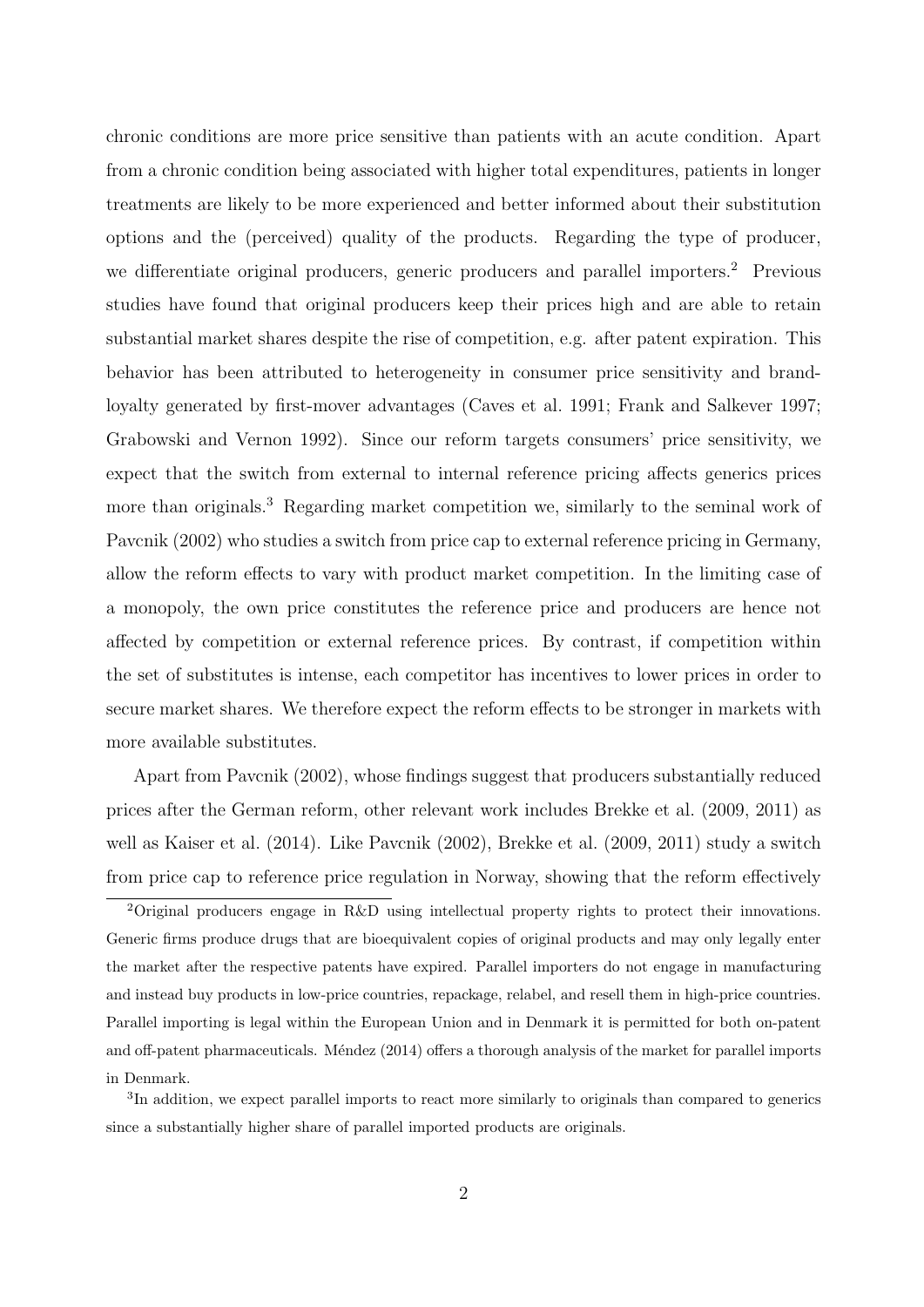reduced consumer prices for both original and generic products. In Kaiser et al. (2014), we conduct a welfare analysis of the Danish change from external to internal reference pricing. Our previous analysis focuses on anti-cholesterol products only and shows that the reform effects are stronger for generics than for branded drugs. The present analysis extends our earlier work by additionally analyzing treatments for semi-chronic and acute conditions.

We find that the switch from external to internal reference pricing primarily affected generic drugs while prices for parallel imports and originals have remained unchanged. The negative price effect for generics is larger the longer the treatment lasts — the effects are both statistically and economically most significant for anti-cholesterols, economically much smaller for anti-ulcerants and statistically insignificant for antibiotics. Stronger comptition reinforces the reform effects for anti-cholesterols only while there are no such effects for the other two treatments.

### 2 Institutional Background

In Denmark, producers of pharmaceuticals are free to set prices. They must, however, fortnightly report them to the Danish Medicines Agency (DKMA). DKMA makes them publicly available online under URL http://medicinpriser.dk which also constitutes the source of our data. The number and location of pharmacies as well as their markups are regulated by the government. Danish pharmacists are required to offer the cheapest product, usually a generic, among available substitutes but patients may opt for a more expensive substitute. In that case, they have to pay the price difference out of their own pockets. The level of patients copayments is calculated on the basis of a patient's own annual expenditures and the reference price. In particular, a patient's co-payment  $p^c$  is the difference between the pharmacy retail price (list price,  $p^l$ ) and the product of the reimbursement rate  $\rho$  and the reference price,  $p^c = p^l - \rho p^r$ . Consumers in chronic treatments get as much as 80 percent of their expenses reimbursed, while patients with an acute condition obtain only around 40 percent refund.

The reference price reform took effect on April 1, 2005. Before the reform, the reference price for a given product was defined as the pharmacy retail price of the chosen product up to the average price of the same product in the EU-15 member states, excluding Greece,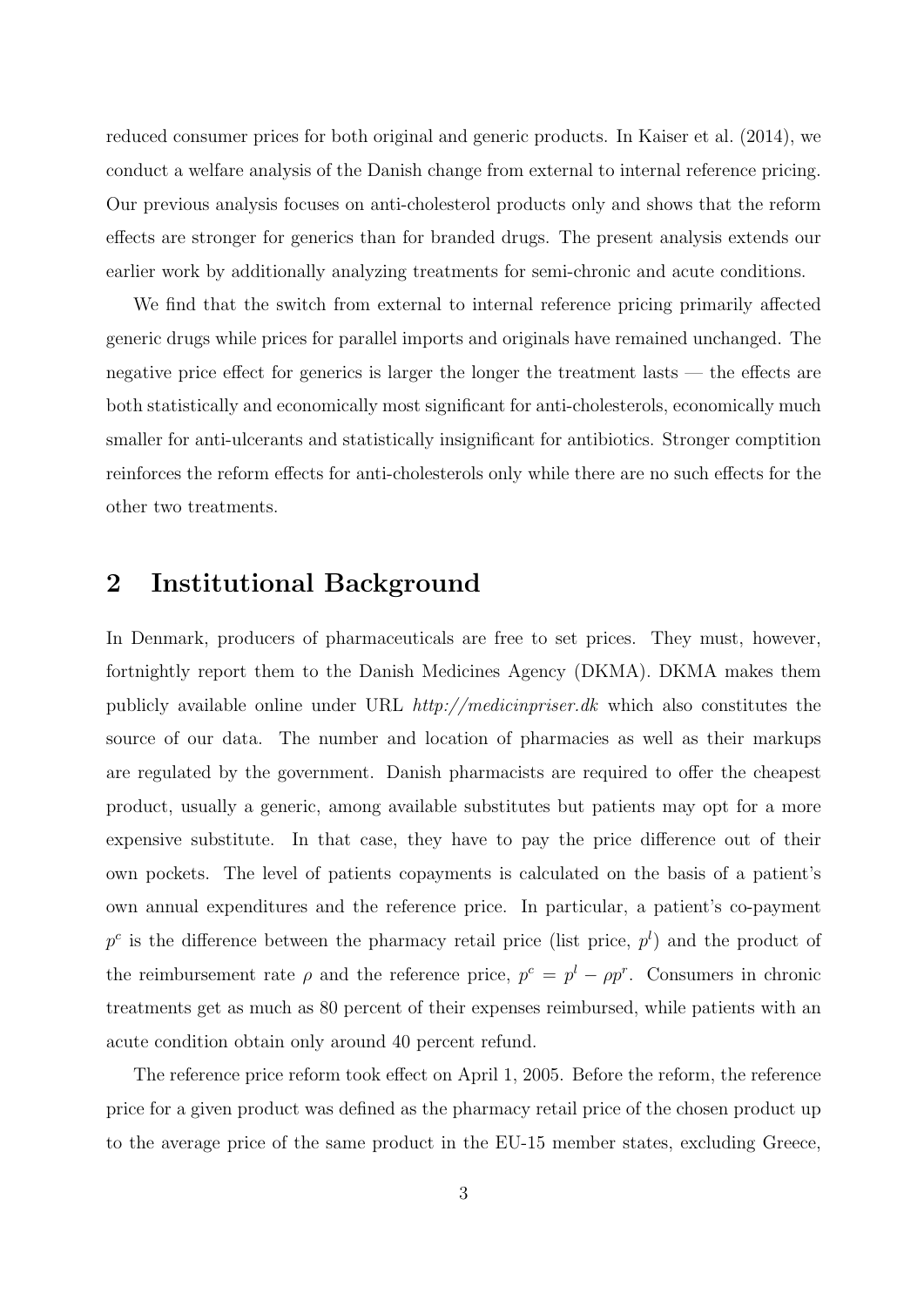Luxembourg, Spain, and Portugal. Once the retail price exceeded the EU average price, the reference price was set equal to the EU average price. After the reform, the reference price was set to be equal to the cheapest domestic price among available substitutes. Substitution groups are defined by the Danish Medicines Agency on the basis of active substance, administration form, strength and package size.

Our analysis focuses on a base period during which no information about prospective changes in the regulatory system was available. This period lasted from September 15, 2003 to June 7, 2004. Our treatment period covers the time span between April 1, 2005, when the reform took effect, and September 25, 2006, when a new regulatory measure was introduced.

#### 3 Data

Our data set contains fortnightly prices and other characteristics of pharmaceutical products in three therapeutical markets: 228 anti-cholesterols, 251 antiulcerants, and 152 antibiotics that we observe for 59 fortnightly time periods. This amounts to a total of 21,895 observations on 631 unique products. We normalize prices using the World Health Organization defined daily dosages (DDD) to make products of different strengths and package sizes comparable.

The Appendix displays descriptive statistics of our variables. The table shows that one DDD of antibiotics costs on average more than one DDD of statins or antiulcerants. Average reference prices are higher than average pharmacy purchase prices since the latter do not include prescription fees or taxes. The average number of products and the average number of producers is relatively stable between the two time periods. The average number of substitution groups and the average number of products in a substitution group differs substantially across markets with antibiotics having around 80 different substitution groups with around two products each and anti-cholesterols less than 40 substitution groups and each with around six products. Antiulcerants constitute an intermediate case. The table also shows that the share of generics in the chronic and semi-chronic conditions is higher than the share of original products. Parallel imports are also well represented in these groups. This is different for antibiotics where originals dominate.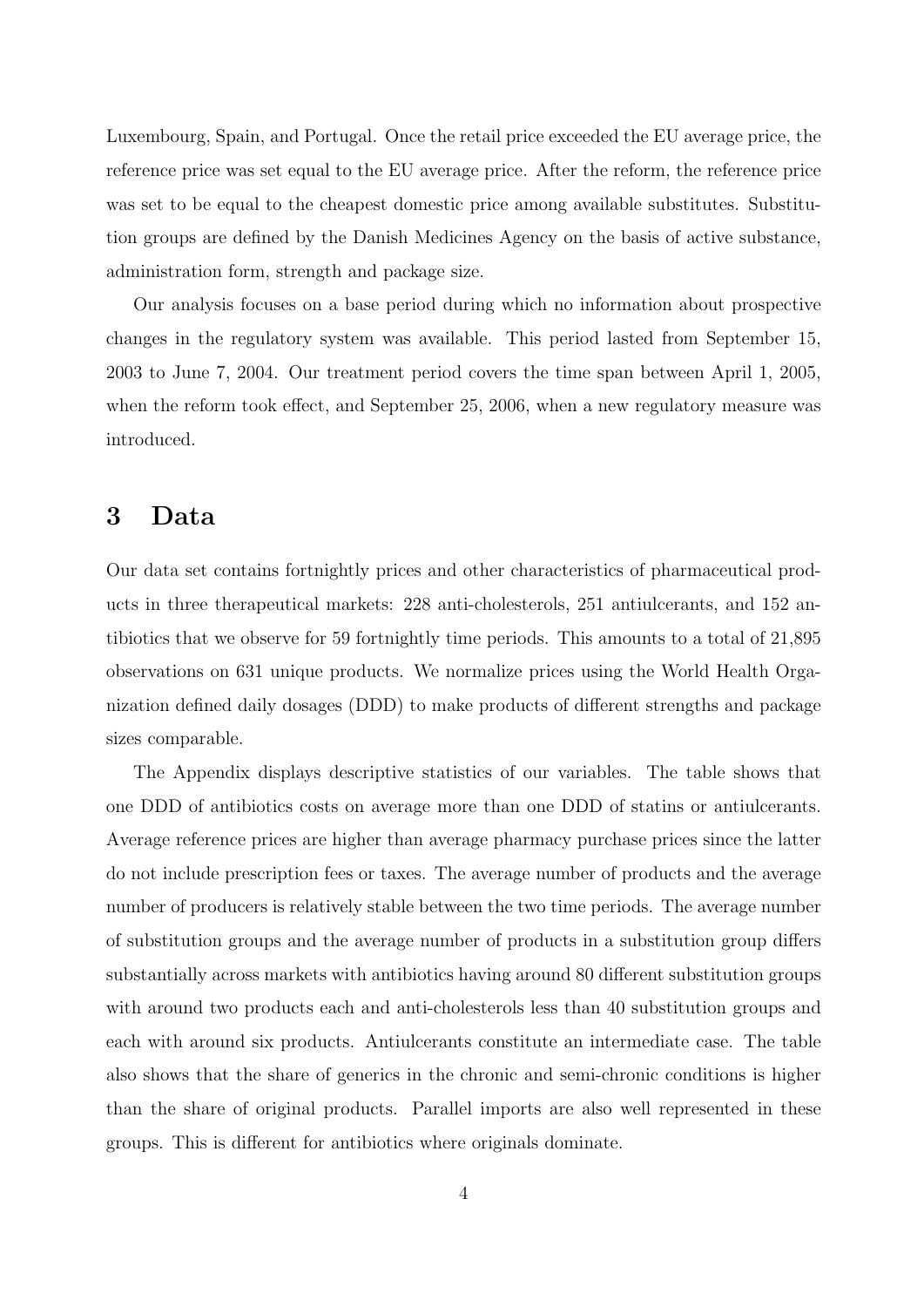## 4 Empirical Approach

Our dependent variable pharmacy purchase price in DDD is skewed and non-negative which implies that log-linear regression is not advisable as it leads to inconsistent estimates in the presence of heteroskedasticity. We therefore follow a suggestion by Santos Silva and Tenreyro (2006) and use a Poisson pseudo-maximum-likelihood estimator instead. The coefficients in this model are semi-elasticities which makes them directly interpretable. Following Pavcnik (2002), our regression equation takes the following form:

$$
exp(p_{jt}^f) = \rho R_t + \alpha_1 R_t * d_{jt}^{op} + \alpha_2 R_t * d_{jt}^{pi} + \gamma_1 z_{jt} + \gamma_2 R_t * z_{jt} + \mathbf{X}_{jt} + \mu_j + \epsilon_{jt}, \quad (1)
$$

where  $R_t$  denotes a dummy variable that is coded one in the treatment period and zero otherwise. The terms  $d^{op}$  and  $d^{pi}$  constitute dummy variables that indicate if the product is an original ("op") or if it is a parallel import ("pi") respectively. We interact these dummy variables with the reform dummy to allow for different reform effects for different types of producers. The variable  $z_{jt}$  denotes the number of products in a substitution group that measures the current competitive situation of product j at time t. We interact  $z_{jt}$  with the reform dummy to allow competition for having different effects on prices before and after the reform. The term  $\mu_j$  lumps together all product-specific time-invariant characteristics of product j like strength, active ingredient, package size and substitution group. We hence do not need to separately account for them. The variables included in vector  $\mathbf{X}_{jt}$  are a dummy indicating if the product belongs to the prescription (combination of strength and package size) with highest sales in period  $t$  and a set of time dummies. The "common dosage" dummy constitutes another measure of a product's competitive situation and captures learning by physicians and patients as new drugs become available or as older drugs' patents expire. The term  $\epsilon_{jt}$  is an iid normal distributed error term.

#### 5 Results

Table ?? displays our estimation results. Our most parsimonious model, shown in columns (1) includes a dummy variable for the reform only. The associated coefficient is to be interpreted as a 46 percent decrease in prices for anti-cholesterols. There are no statistically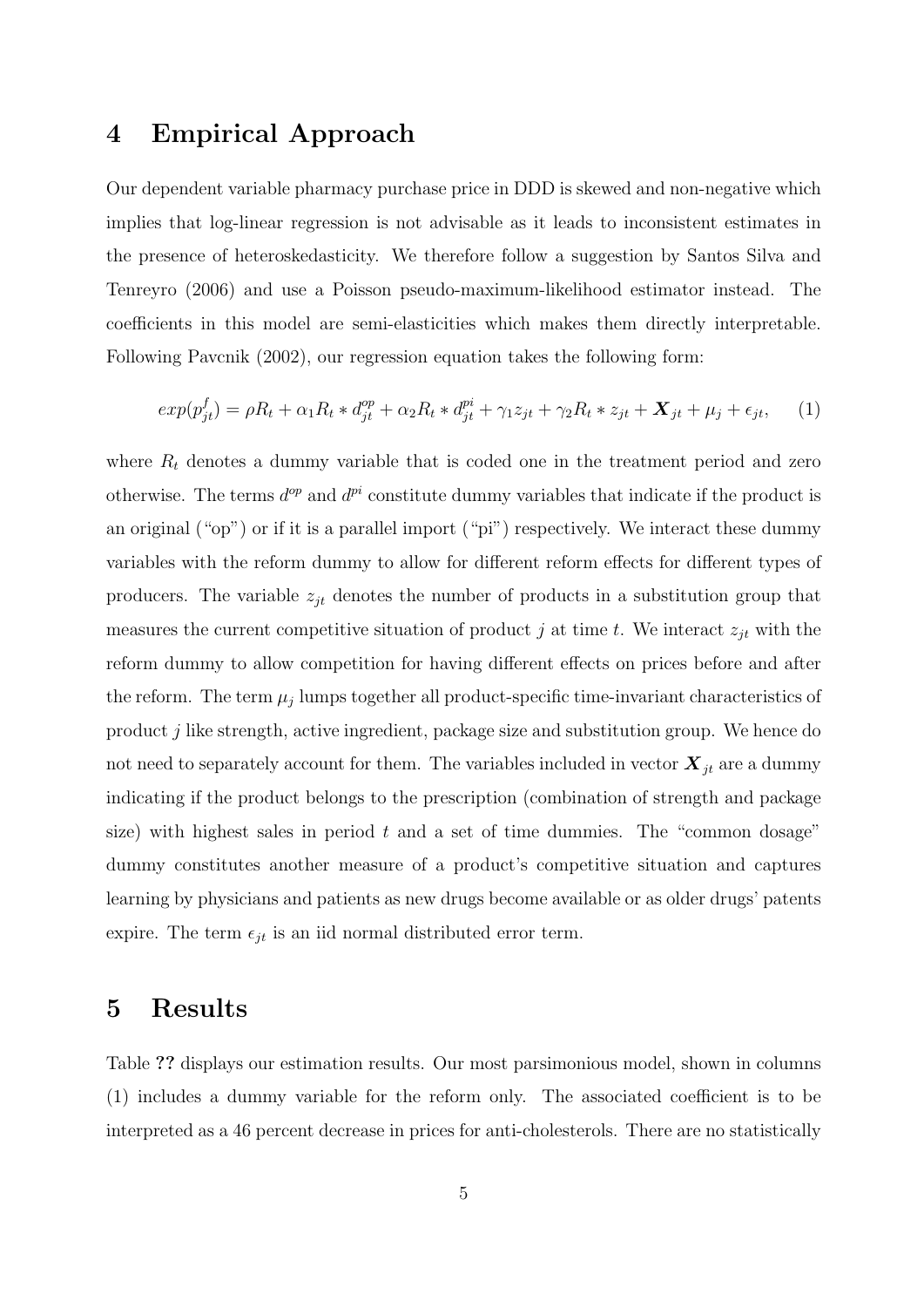significant effects for anti-ulcerants and antibiotics. The other specifications, displayed in columns (2) to (5), additionally include a set of time and product name dummies. Including these almost halves the reform effect on anti-cholesterols and leaves the results for the two other drug types unaffected as shown in columns (2).

In columns  $(3)$ , we allow the reform effects to differ between different types of drug producers. The reform dummy is now to be interpreted as the effect of the reform on generics, while the sum of the coefficient on the reform dummy and the coefficients on the interactions reform  $\times$  OP and reform  $\times$  P constitutes the reform effect on originals and parallel imports, respectively. The coefficients on the interaction variables alone are to be interpreted as the percentage deviation from the reform effect on generics. Column (3) in Table ?? shows that the reform induced a price reduction of generic anti-cholesterols by 61 percent. The effect on parallel imports is -27.1 percent (-61 percent+33.9 percent) and statistically weakly significant as shown on the bottom of the table. By contrast, the effect is statistically insignificant for original products. While we neither find statistically significant effects on generic or original anti-ulcerants, we do find statistically significant negative effects on parallel imports. Our results for antibiotics are qualitatively similar to the ones for anti-cholesterols but economically substantially smaller. The reform effect on generics is estimated to be -4.6 percent and is weakly significant. Fpr parallel imports, it is -29.7 percent. The latter results is to be interpreted with caution since the are only two parallel imported drugs in the antiobiotics market.

Specification (4) additionally controls for the number of substitutes a product is facing competition from as well as its interaction with the reform dummy. The coefficient on the interaction term is statistically significantly negative for anti-cholesterols only while it is statistically insignificant for the other two treatments. This may indicate that consumers are better aware of their substitution possibilities in life-long treatments compared to treatments of shorter duration which makes them more willing to switch to cheaper substitutes once the reference pricing system changes. The effect of the number of substitutes before the reform is negative and statistically significant for antiulcerants and antibiotics, but not for anti-cholesterols. We attribute the latter effect to the importance of brand loyalty in this market.<sup>4</sup> Controlling for competition reduces the coefficient on the reform dummy

<sup>4</sup>Running the same specification for anti-cholesterols leaving out the name dummies results in a negative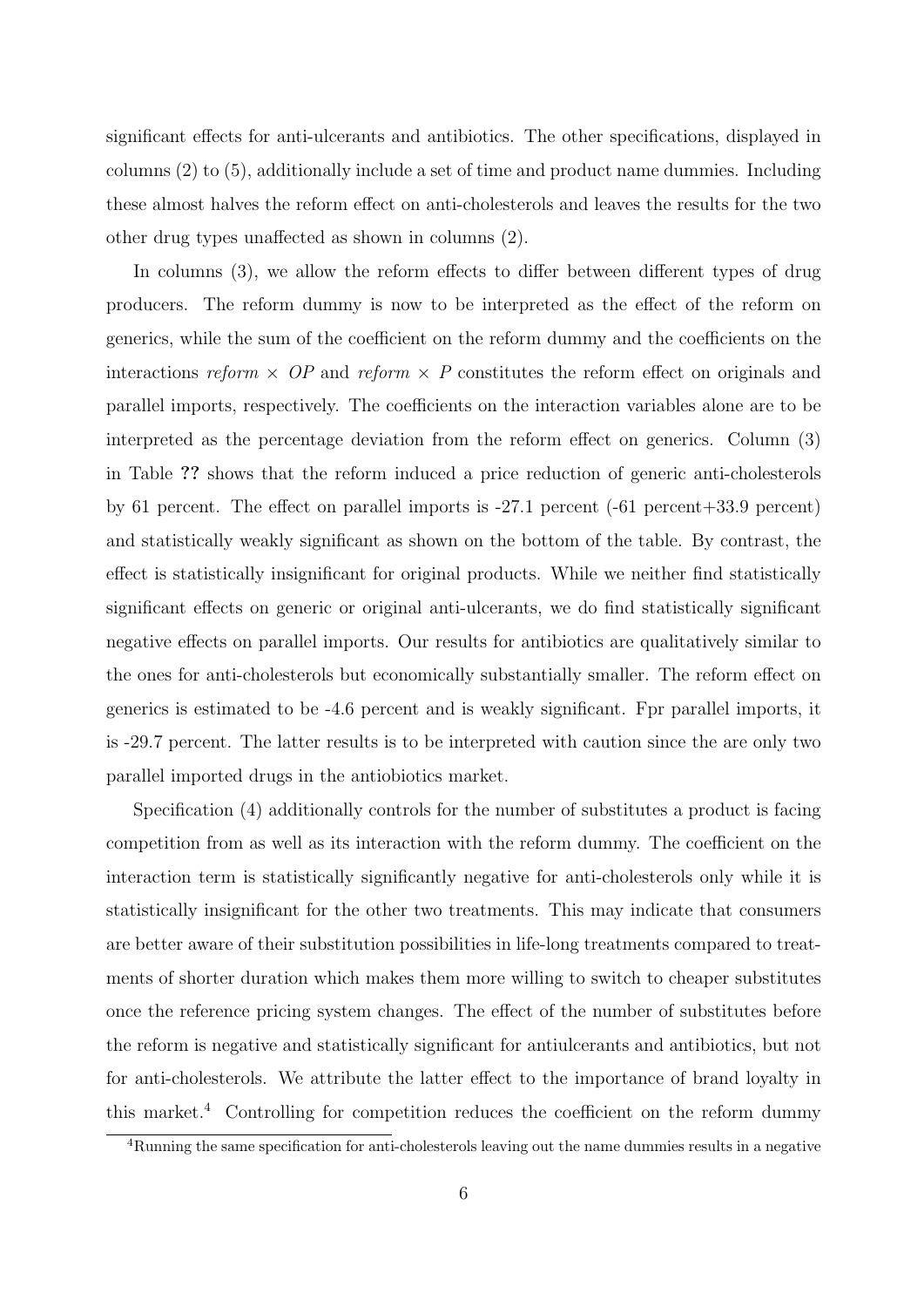variable for anti-cholesterol generics to -33.2. The reform effect rises with the number of competitors; it is -52.7 percent for the average number of competitors in a substitution group. Controlling for competition makes the reform effect on parallel imported drugs statistically insignificant. Similarly, the effect on parallel imported anti-ulcerants becomes statistically insignificant while the results now show that it entailed statistically weakly significant price reductions of 3.2 percent for generic anti-ulcerants. Our estimation results for antibiotics are qualitatively and quantitatively similar to the ones that did not control for competition.

Finally, columns (5) additionally include common dosages. This additional control variable does not affect any of the results we already discussed and is statistically significant and negative only for statins and antiulcerants.

## 6 Conclusion

While reference price systems constitute widely embraced cost containment tools, little is known about their design. Using data on a reference price reform in Denmark, we study how effective internal reference pricing is compared to external reference pricing in bringing down prices for prescription drugs. Our analysis also studies what difference it makes (i) how long a medical treatment with a particular drug lasts, (ii) if the drugs is a generic, a parallel import or an original and (iii) what role competition plays. We show that the switch from external to internal reference pricing lead to substantial price reduction for anti-cholesterol generics and much less substantial reductions for anti-ulcerants generics. By contrast, prices of original products and, by and large, parallel imports, have remained unchanged. In addition, we only find statistically significant and economically substantial effects for longer treatments while the reform did not affect prices for antibiotics. Finally, competition statistically and economically moderates the reform effects for anti-cholesterols only while it does not have a statistically significant additional effects on the two treatments of shorter duration.

Overall, our findings suggest that internal reference pricing is likely to only drive down and significant sign which corresponds well with the "generic competition paradox" (Grabowski and Vernon, 1992) where original producers increase prices when faced by more intense competition.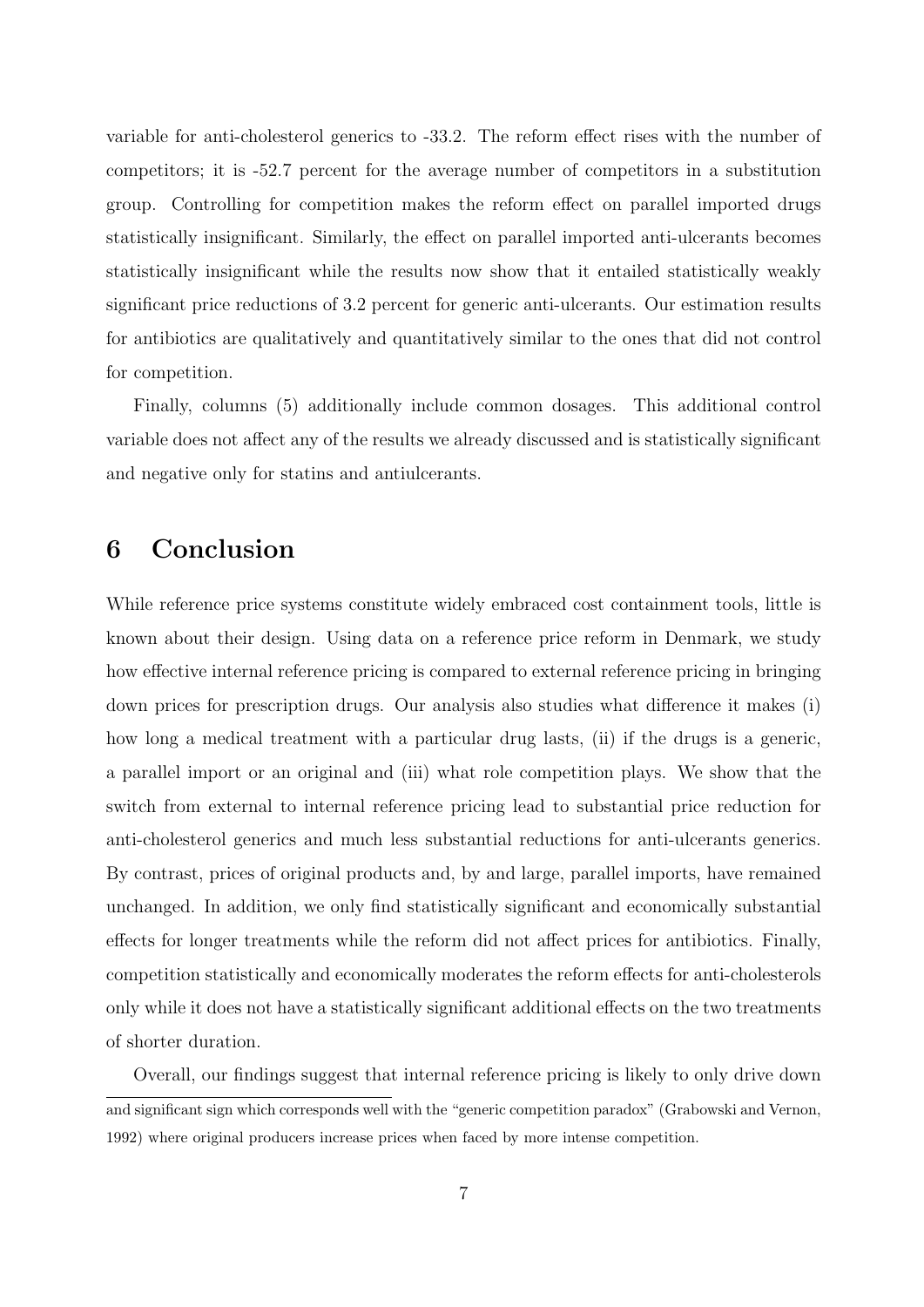prices of drugs for treatments of long duration. They also underscore how important it is that consumers are well informed about their substitution options for any competitionenforcing reform to have any statistically and economically significant effect.

#### References

- Aronsson, Thomas, Bergman, Mats A. and Niklas Rudholm (2001), The Impact of Generic Drug Competition on Brand Name Market Shares – Evidence from Micro Data, Review of Industrial Organization, 19 (4), 423-433.
- Berndt, Ernst and Pierre Dubois (2012), Impacts of Patent Expiry and Regulatory Policies on Daily Cost of Pharmaceutical Treatments: OECD Countries, 2004-2010, IDEI Working Paper 702.
- Brekke, Kurt R., Grasdal, Astrid L., and Tor H. Holmås (2009), Regulation and Pricing of Pharmaceuticals: Reference Pricing or Price Cap Regulation, European Economic Review, 53 (2), 170-185.
- Brekke, Kurt R., Holmås, Tor H., and Odd Rune Straume (2011), Reference Pricing, Competition, and Pharmaceutical Expenditures: Theory and Evidence from a Natural Experiment, Journal of Public Economics, 95 (7-8), 624-638.
- Brekke, Kurt R., Königbauer, Ingrid, and Odd Rune Straume (2007), Reference Pricing of Pharmaceuticals, Journal of Health Economics, 26 (3), 613-642.
- Caves, Richard E. , Whinston, Michael D., and Mark A. Hurwitz (1991), Patent Expiration, Entry, and Competition in the U.S. Pharmaceutical Industry. Brookings Papers on Economic Activity, Microeconomics, 1, 1-48.
- Danzon, Patricia M. and Hong Liu (1998), Reference Pricing and Physician Drug Budgets: The German Experience in Controlling Pharmaceutical Expenditures. Working paper, The Wharton School, University of Pennsylvania.
- Espín, Jaime, Rovira, Joan, and Antonio Olry de Labry (2011), WHO/HAI Project on Medicine Prices and Availability, Review Series on Pharmaceutical Pricing Policies and Interventions, Working Paper 1: External Reference Pricing; URL: http://www.haiweb.org/medicineprices/24072012/ERPfinalMay2011.pdf
- Frank, Richard G. and David S. Salkever (1997), Generic Entry and the Pricing of Pharmaceutical, Journal of Economics and Management Strategy, 6 (1), 75-90.
- Grabowski, Henry G. and John M. Vernon (1992), Brand Loyalty, Entry, and Price Competition in Pharmaceuticals after the 1984 Drug Act, Journal of Law and Economics, 35, 331-350.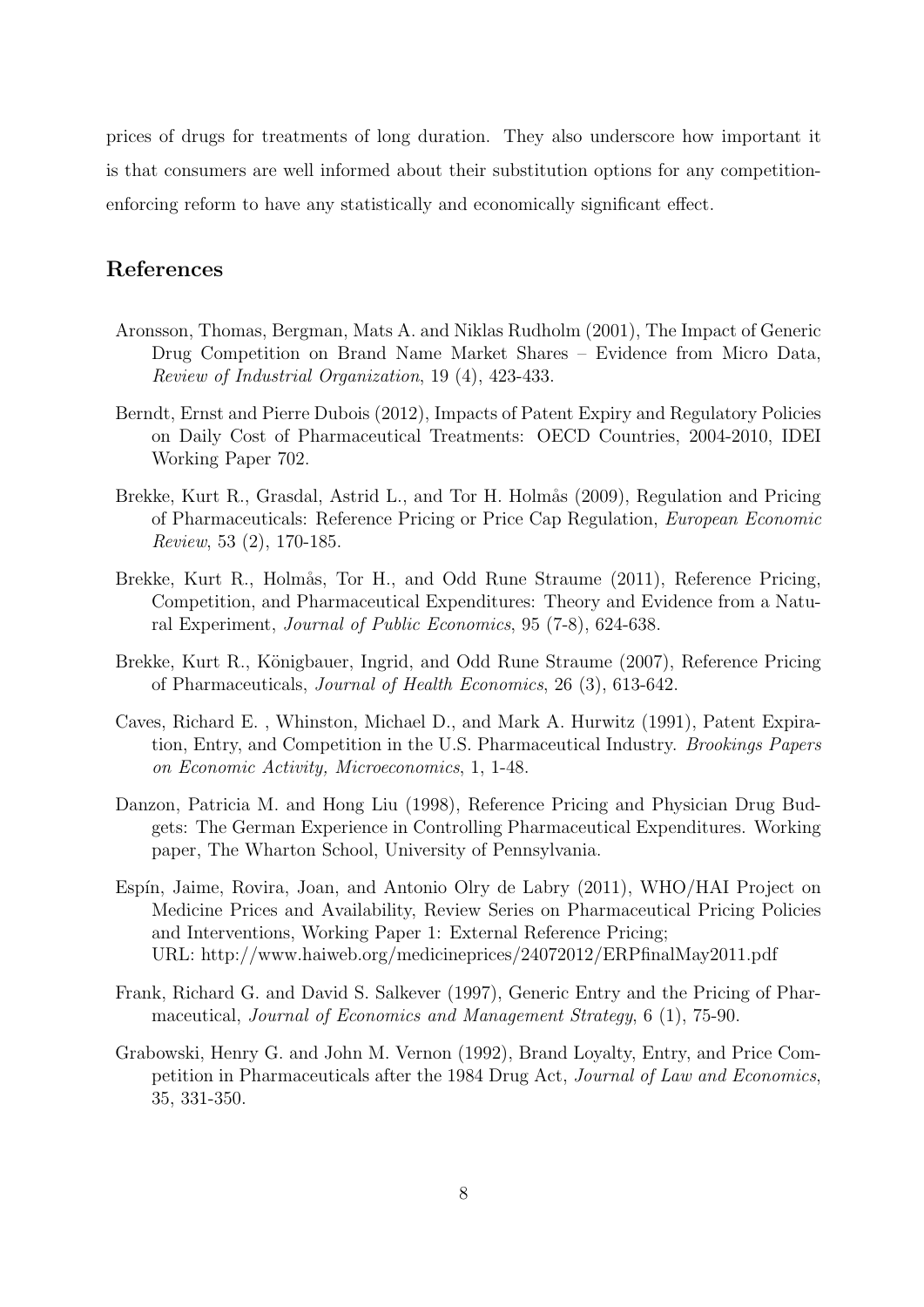- Kaiser, Ulrich, Mendez, Susan J., Rønde, Thomas, and Hannes Ullrich (2014), Regulation of Pharmaceutical Prices: Evidence from a Reference Price Reform in Denmark, Journal of Health Economics, 36, 174-187.
- Kanavos, Panos, Costa-Font, Joan, and Elizabeth Seeley (2008), Competition in Off-Patent Drug Markets: Issues, Regulation and Evidence, *Economic Policy*, 23 (55), 499-544.
- López-Casasnovas, Guillem and Jaume Puig-Junoy (2000), Review of the Literature on Reference Pricing, Universitat Pompeu Fabra, mimeo.
- Méndez, Susan J. (2014), Parallel Trade of Pharmaceuticals: The Danish Market for Statins, University of Melbourne, mimeo.
- Pavcnik, Nina (2002), Do Pharmaceutical Prices Respond to Potential Patient Out-ofpocket Expenses?, The RAND Journal of Economics, 33 (3), 469-487.
- Puig-Junoy, Jaume (2007), The Impact of Generic Reference Pricing Interventions in the Statin Market, Health Policy, 84, 14-29.
- Santos Silva, Joao M.C. and Silvana Tenreyro (2006), The Log of Gravity, The Review of Economics and Statistics, 88(4), 641-658.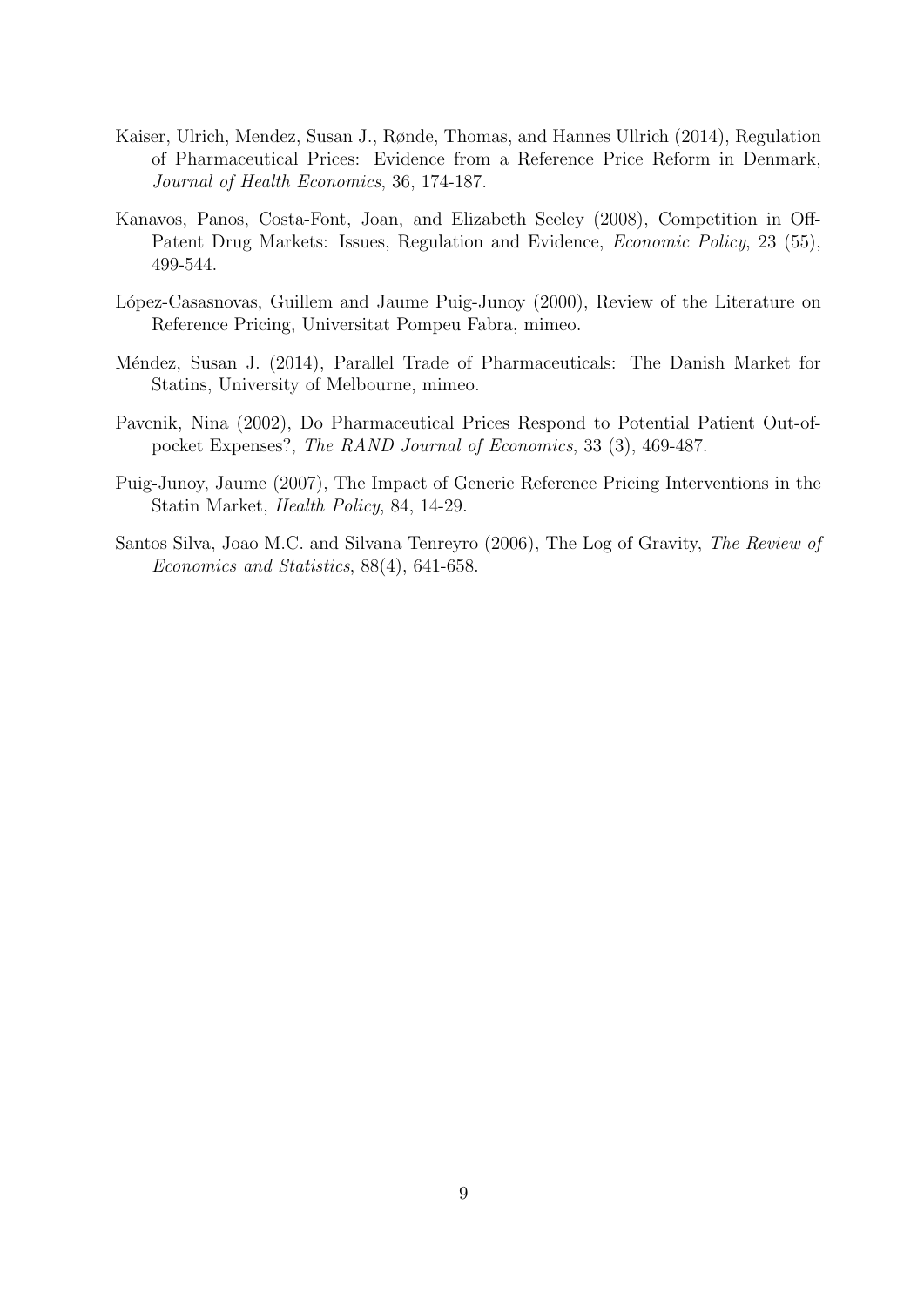|                                                                            |                        |                          |                        | Anti-cholesterol                                | Table 1: Estimation Results                                                                                                                                                                                                                                                                            |                                                |               | Antiulcerants                    |                                                 |                                                                                                                     |                         |                    | Antibiotics            |                                                 |                                                 |
|----------------------------------------------------------------------------|------------------------|--------------------------|------------------------|-------------------------------------------------|--------------------------------------------------------------------------------------------------------------------------------------------------------------------------------------------------------------------------------------------------------------------------------------------------------|------------------------------------------------|---------------|----------------------------------|-------------------------------------------------|---------------------------------------------------------------------------------------------------------------------|-------------------------|--------------------|------------------------|-------------------------------------------------|-------------------------------------------------|
|                                                                            | $\widehat{\Xi}$        | $\widehat{\mathfrak{D}}$ | $\widehat{\mathbb{C}}$ | $\left( 4\right)$                               | $\widehat{5}$                                                                                                                                                                                                                                                                                          | $\left( \begin{matrix} 1 \end{matrix} \right)$ | $\widehat{c}$ | $\mathfrak{S}$                   | $\left( \pm \right)$                            | $\widehat{5}$                                                                                                       | $\left( \exists\right)$ | $\widehat{\Omega}$ | $\widehat{\mathbf{e}}$ | $\left( 4\right)$                               | $\widehat{5}$                                   |
| Reform                                                                     | $-0.460***$<br>(0.078) | $-0.255***$<br>(0.050)   | $-0.610***$<br>(0.115) | $-0.322**$<br>(0.126)                           | $-0.346***$<br>(0.125)                                                                                                                                                                                                                                                                                 | $-0.041$<br>$(0.042)$                          | (0.029)       | $\frac{0.044}{(0.053)}$          | $-0.132$ <sup>*</sup><br>(0.068)                | $-0.116*$<br>(0.068)                                                                                                | (0.002)                 | (0.040)            | $-0.046*$<br>(0.026)   | (0.010)                                         | $\frac{0.014}{(0.093)}$                         |
| Reform $\times$ OP                                                         |                        |                          | $0.497***$<br>(0.124)  | $0.378***$<br>(0.121)                           | $0.391***$<br>(0.122)                                                                                                                                                                                                                                                                                  |                                                |               | (0.085)<br>0.125                 | $0.178**$<br>(0.089)                            | $0.175***$<br>(0.089)                                                                                               |                         |                    | (0.054)<br>0.014       | (0.052)<br>0.030                                | $\begin{array}{c} 0.034 \\ (0.063) \end{array}$ |
| Reform $\times$ PI                                                         |                        |                          | $^{0.339*}_{(0.180)}$  | $\begin{array}{c} 0.233 \\ (0.175) \end{array}$ | (0.175)<br>0.243                                                                                                                                                                                                                                                                                       |                                                |               | $\frac{0.134*}{(0.078)}$         | $-0.025$<br>$(0.098)$                           | $-0.046$<br>$(0.096)$                                                                                               |                         |                    | $-0.432***$<br>(0.093) | $-0.300***$<br>(0.088)                          | $-0.283***$                                     |
| No. of products in<br>substitution group                                   |                        |                          |                        | $0.032***$<br>(0.017)                           | $0.033**$<br>(0.017)                                                                                                                                                                                                                                                                                   |                                                |               |                                  | $-0.104***$<br>(0.032)                          | $-0.087***$<br>(0.030)                                                                                              |                         |                    |                        | $-0.222**$<br>(0.092)                           | $-0.236***$<br>(0.098)                          |
| Reform $\times$ No. of<br>products                                         |                        |                          |                        | $-0.041***$<br>(0.015)                          | $-0.036**$<br>(0.015)                                                                                                                                                                                                                                                                                  |                                                |               |                                  | $\begin{array}{c} 0.018 \\ (0.024) \end{array}$ | $\begin{array}{c} 0.013 \\ (0.024) \end{array}$                                                                     |                         |                    |                        | $-0.040$<br>$(0.060)$                           | (0.040)                                         |
| Common dosage                                                              |                        |                          |                        |                                                 | $-0.165***$<br>(0.057)                                                                                                                                                                                                                                                                                 |                                                |               |                                  |                                                 | $-0.208***$<br>(0.071)                                                                                              |                         |                    |                        |                                                 | $\begin{array}{c} 0.057 \\ (0.202) \end{array}$ |
| pseudo $\mathbb{R}^2$                                                      | 0.035                  | 0.401                    | 0.408                  | 0.412                                           | 0.415                                                                                                                                                                                                                                                                                                  | 0.000                                          | 0.420         | 0.424                            | 0.437                                           | 0.441                                                                                                               | 0.000                   | 0.666              | 0.667                  | 0.673                                           | 0.673                                           |
|                                                                            |                        |                          |                        | $N = 7,128$                                     |                                                                                                                                                                                                                                                                                                        |                                                |               | $N = 8,216$                      |                                                 |                                                                                                                     |                         |                    | $N = 6,551$            |                                                 |                                                 |
| Tests-statistics for the sums of the reform-related coefficients, p-values |                        |                          |                        |                                                 | in parentheses                                                                                                                                                                                                                                                                                         |                                                |               |                                  |                                                 |                                                                                                                     |                         |                    |                        |                                                 |                                                 |
| $R+R \times OP = 0$                                                        |                        |                          | (0.1225)<br>2.39       | $\frac{0.24}{(0.6257)}$                         | $\begin{array}{c} 0.16 \ (0.6892) \end{array}$                                                                                                                                                                                                                                                         |                                                |               | $1.25$ 0.24<br>(0.2643) (0.6228) |                                                 | (0.5291)                                                                                                            |                         |                    | (0.4182)<br>0.66       | $\begin{array}{c} 0.04 \\ (0.8436) \end{array}$ | $\begin{array}{c} 0.04 \\ (0.8467) \end{array}$ |
| $R+R\times PI=0$                                                           |                        |                          | (0.0695)<br>3.30       | $\begin{array}{c} 0.32 \\ (0.5733) \end{array}$ | $\begin{array}{c} 0.43 \\ (0.5117) \end{array}$                                                                                                                                                                                                                                                        |                                                |               | (0.0096)<br>6.71                 | $\frac{1.55}{(0.2126)}$                         | $\frac{1.71}{(0.1914)}$                                                                                             |                         |                    | $27.39$<br>$(0.0000)$  | $\begin{array}{c} 6.13 \\ (0.0133) \end{array}$ | $^{4.15}_{(0.0417)}$                            |
|                                                                            |                        |                          |                        |                                                 | estimation sample contains only the base and the implementation period. Statistical significance: **** $p < 0.01$ , *** $p < 0.05$ , * $p < 0.1$ . Test results reports $\chi^2$ and p-values in parentheses<br>Notes: Table ?? reports poisson estimates of the coefficients in our pricing equation. |                                                |               |                                  |                                                 | $\cal{PI}$ stands for parallel imports and $\cal{OP}$ stands for original products. Standard errors in parentheses. |                         |                    |                        |                                                 | The                                             |